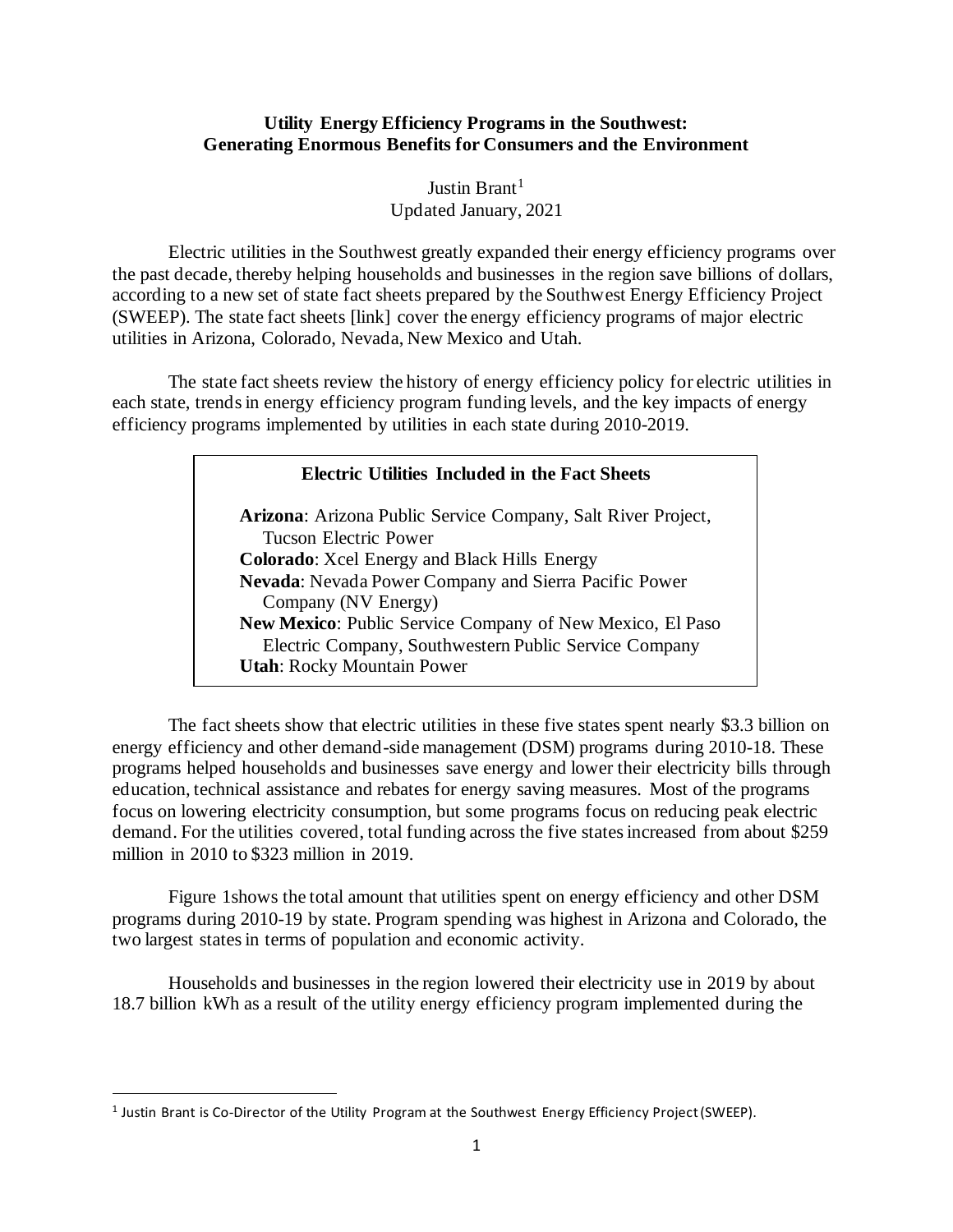

**Figure 1. Electric Utility Energy Efficiency and DSM Program Expenditures, 2010-19**

period 2010-19. <sup>2</sup> This is equivalent to the amount of electricity used annually by about 2.1 million typical households in the region. If this investment in energy efficiency had not been made, total electricity consumption in the region would have been about 8% greater than it actually was in 2019.

The overall energy savings achievement also means that utilities in the region avoided constructing and operating nine large (300 MW) baseload power plants as a result of the efficiency programs implemented during 2010-19, or their equivalent. Avoiding construction of these power plants along with associated transmission and distribution lines saved utilities (or third party owners of power plants) billions of dollars, investments that if they had been made would eventually be paid for by utility customers.

Figure 2 shows the total energy savings in 2019 by state, from programs implemented during 2010-19. Utilities in Arizona were responsible for around 44% of total energy savings in the region, utilities in Colorado were responsible for around 22%, utilities in Nevada and Utah around 14% each, and utilities in New Mexico around 7%.<sup>3</sup> Figure 5 shows the relative size of the states in terms of population.

The energy efficiency programs implemented by electric utilities in the Southwest provide economic benefits that far exceed the costs of the programs and measures. Figure 3 shows the net economic benefits that households and business will realize over the lifetime of the energy efficiency measures installed through utility programs during 2010-19, by state. The net economic benefits were calculated by the utilities using the benefit-cost methodology approved in each state. In total, the utilities estimate that consumers will realize about \$7.8 billion in net

<sup>&</sup>lt;sup>2</sup> The energy savings values and other impacts discussed in this overview are based on information prepared and reported by the electric utilities.

<sup>&</sup>lt;sup>3</sup> Methodologies for determining energy savings, economic benefits, etc. vary somewhat from state to state, so comparisons across states are approximate.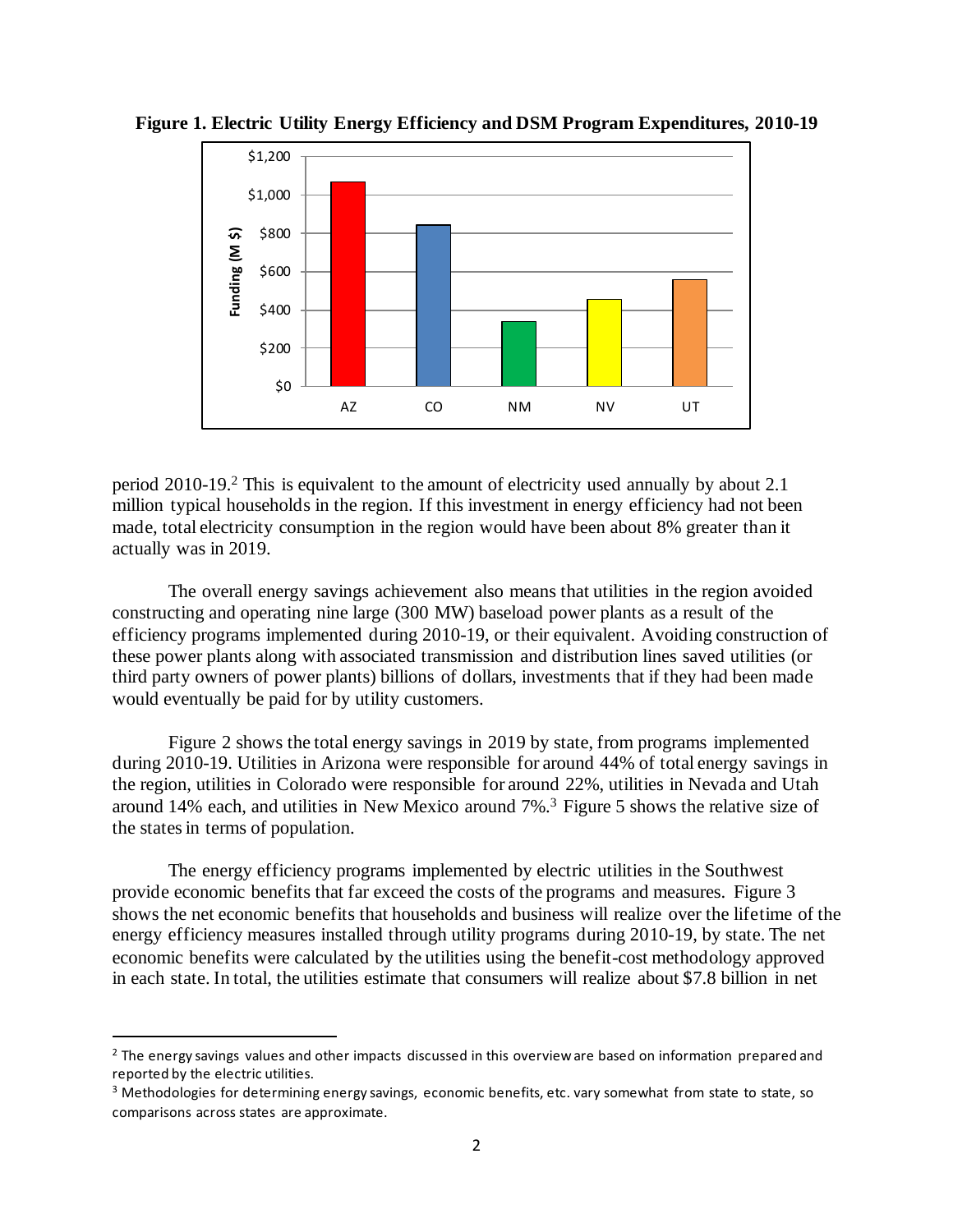economic benefits as a result of energy efficiency programs implemented during 2010-19. The projected economic benefits are greatest in Arizona, followed by Colorado and Utah.

Table 1 shows the benefit-cost ratios as of 2019 for the portfolio of energy efficiency and other DSM programs implemented by the major utilities in the region. The benefit-cost ratios range from 1.2 to 4.5.



**Figure 2. Energy Savings as of 2019 from Utility Energy Efficiency Programs** 





The energy efficiency programs implemented by electric utilities in the Southwest also provide environmental benefits by reducing the operation of coal-fired and natural gas-fired power plants, which are still the primary sources of electric power in the region. Figure 4 shows the estimated reduction in carbon dioxide  $(CO_2)$  emissions as of 2019, due to utility energy efficiency programs implemented during 2010-19. We estimate that utilities in the region reduced their  $CO_2$  emissions in 2019 by about 12 million metric tons as result of their energy efficiency programs. This level of emissions reduction is equivalent to taking about 2.6 million typical passenger vehicles off the road for one year.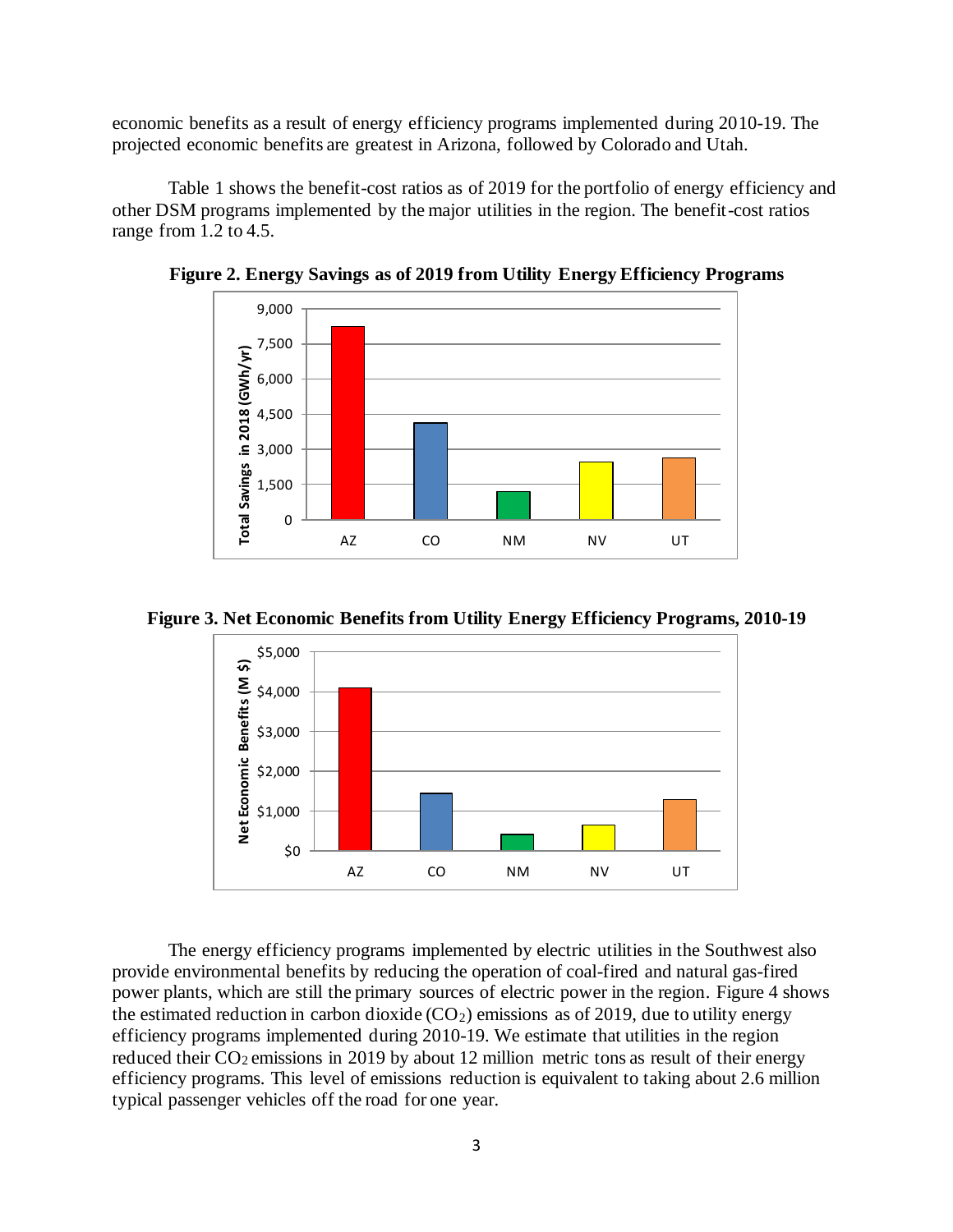Utilities in the region also reduced their emissions of other pollutants including NOx, sulfur dioxide, particulate matter and heavy metals as a result of the energy efficiency programs implemented during 2010-19. These reductions in pollutant emissions improve public health as well as improve visibility in national parks and monuments. In addition, utility energy efficiency programs in the region reduce water consumption for power generation. SWEEP estimates that utilities in the region reduced their water consumption in 2019 by around 7.0 billion gallons (21,500 acre-feet) as a result of energy efficiency programs implemented during 2010-19.



**Figure 4. Carbon Dioxide Emissions Reduction as of 2019 from Utility Energy Efficiency Programs** 

In summary, households and businesses in the Southwest are realizing large economic benefits as a result of the energy efficiency programs implemented by electric utilities in the region. Likewise, the environment is benefitting from lower  $CO<sub>2</sub>$  and other pollutant emissions by power plants. These benefits will grow in the future as energy efficiency programs continue to stimulate the adoption of energy-efficient appliances, lights, buildings, industrial processes and the like. Nine large power plants have already been avoided as a result of utility energy efficiency programs, and more will be avoided as these programs continue to provide costeffective energy savings.